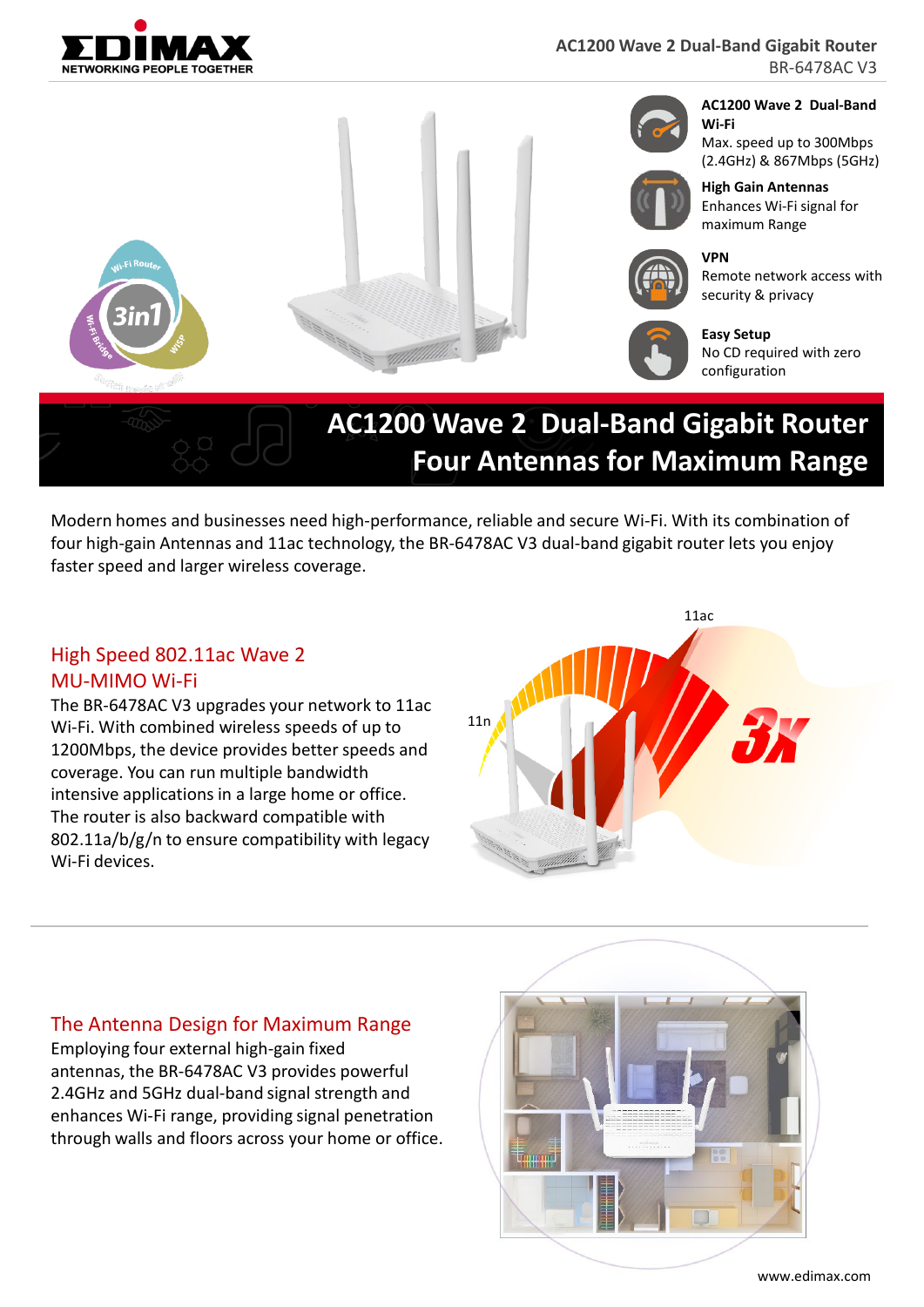

## Concurrent Dual-Band Wi-Fi Connectivity

Get the latest 11ac technology with high-speed capacity up to 1200Mbps (N300Mbps + AC867Mbps), and extend both 2.4GHz and 5GHz wireless connections at the same time.



## Easy Setup

The BR-6478AC V3 makes it easy to do more with your digital devices. Simple browser-based installation with no CD makes router installation easy using an iPad, tablet, smartphone, or computer.



#### 3 Modes in 1

The BR-6478AC V3 works as router, WISP, or wireless bridge. Just switch the mode you need with zero configuration.



Router Mode Share an internet connection to all of devices.



WISP Mode Share a wireless Internet connection to all of your devices.



Wireless Bridge Mode Let wired digital devices join your wireless network.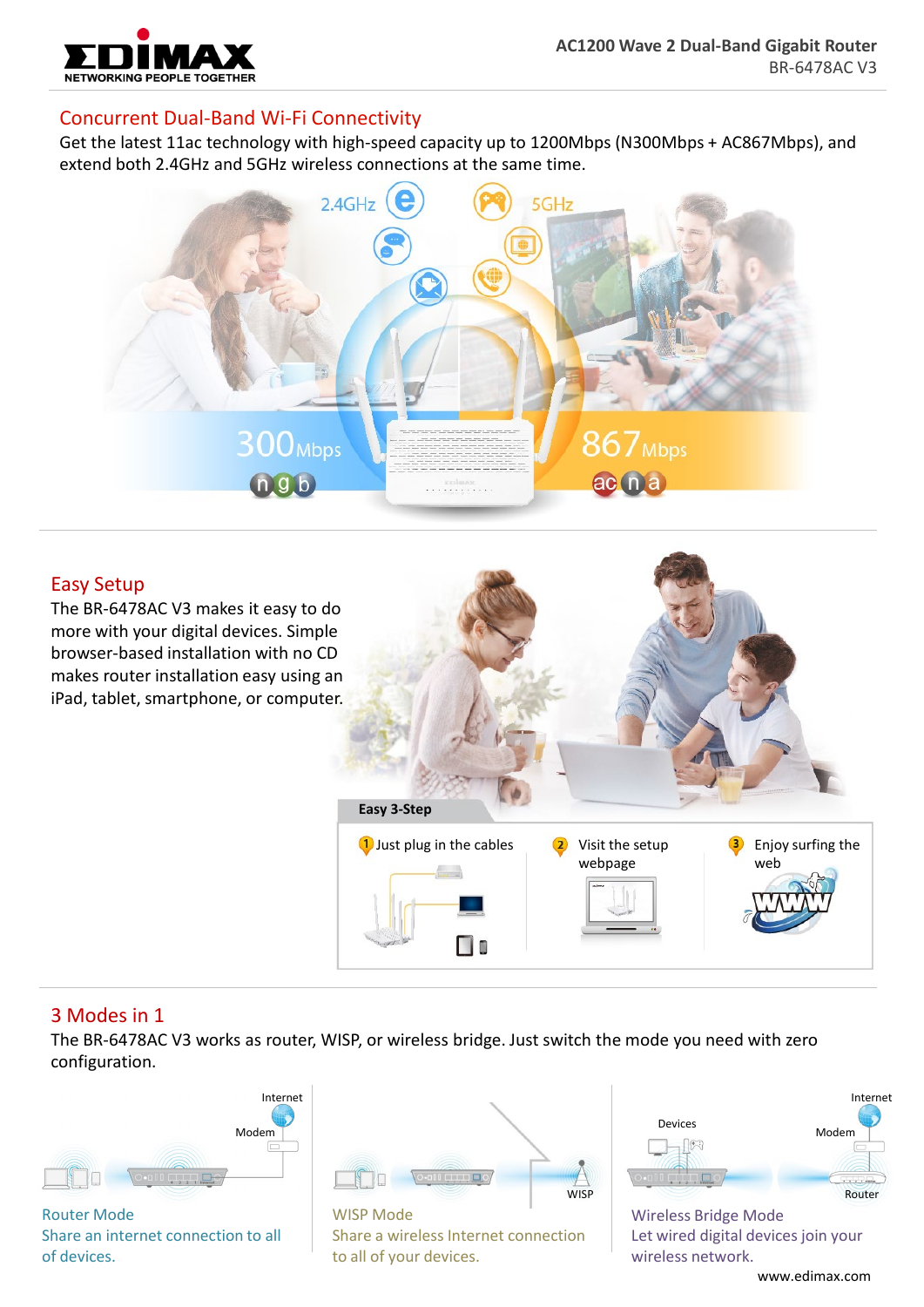

# **SPECIFICATIONS**

### BR-6478AC V3 AC1200 Wave 2 Gigabit Dual-Band Wi-Fi Router

| <b>HARDWARE</b>            |                                                  |
|----------------------------|--------------------------------------------------|
| Interface                  | • $1 \times R$ J-45 10/100/1000Mbps WAN port     |
|                            | • 4 x RJ-45 10/100/1000Mbps LAN port             |
|                            | • 1 x USB 2.0                                    |
| <b>Button</b>              | • WPS/Wi-Fi, Reset, Power buttons                |
| <b>LED Indicator</b>       | · Power, 2.4G, 5G, Internet, USB, WPS, LAN 1-4   |
| Antenna                    | • 4 x antennas MU-MIMO (2 x 2.4GHz and 2 x 5GHz) |
| Memory                     | • 8 MB NOR Flash                                 |
|                            | • 128 MB RAM                                     |
| Power Adapter              | • DC 12V, 1.5A                                   |
| <b>Dimensions</b>          | • 202(W)mm x 128(D)mm x 35(H)mm                  |
| Weight                     | • 474g                                           |
| <b>WIRELESS</b>            |                                                  |
| <b>Standards</b>           | $\cdot$ 802.11 a/b/g/n/ac                        |
| Frequency                  | • 5GHz and 2.4GHz concurrent dual-band           |
| Maximum Data Speed         | • 5GHz: 866Mbps                                  |
|                            | • 2.4GHz: 300Mbps                                |
| <b>Receive Sensitivity</b> | $•$ 5GHz:                                        |
|                            | - $11a(6Mbps)$ : -96 $\pm$ 2dBm                  |
|                            | - $11a(54Mbps)$ : -79 $\pm$ 2dBm                 |
|                            | - $11n(20MHz, MCS7): -71±2dBm$                   |
|                            | - $11n(40MHz, MCS7): -66±2dBm$                   |
|                            | - 11ac(80MHz, MCS9): -63±2dBm                    |
|                            | $\cdot$ 2.4GHz:                                  |
|                            | - 11g (54Mbps): -77 $\pm$ 2dBm                   |
|                            | - $11n(20MHz, MCS7): -74±2dBm$                   |
|                            | - 11n(40MHz, MCS7): -72±2dBm                     |
| <b>Guest Network</b>       | • 5GHz guest network $\times$ 1                  |
|                            | • 2.4GHz guest network $\times$ 1                |
| Security                   | • WEP, WPA, WPA2, WPA-PSK & WPA2-PSK security    |
|                            |                                                  |